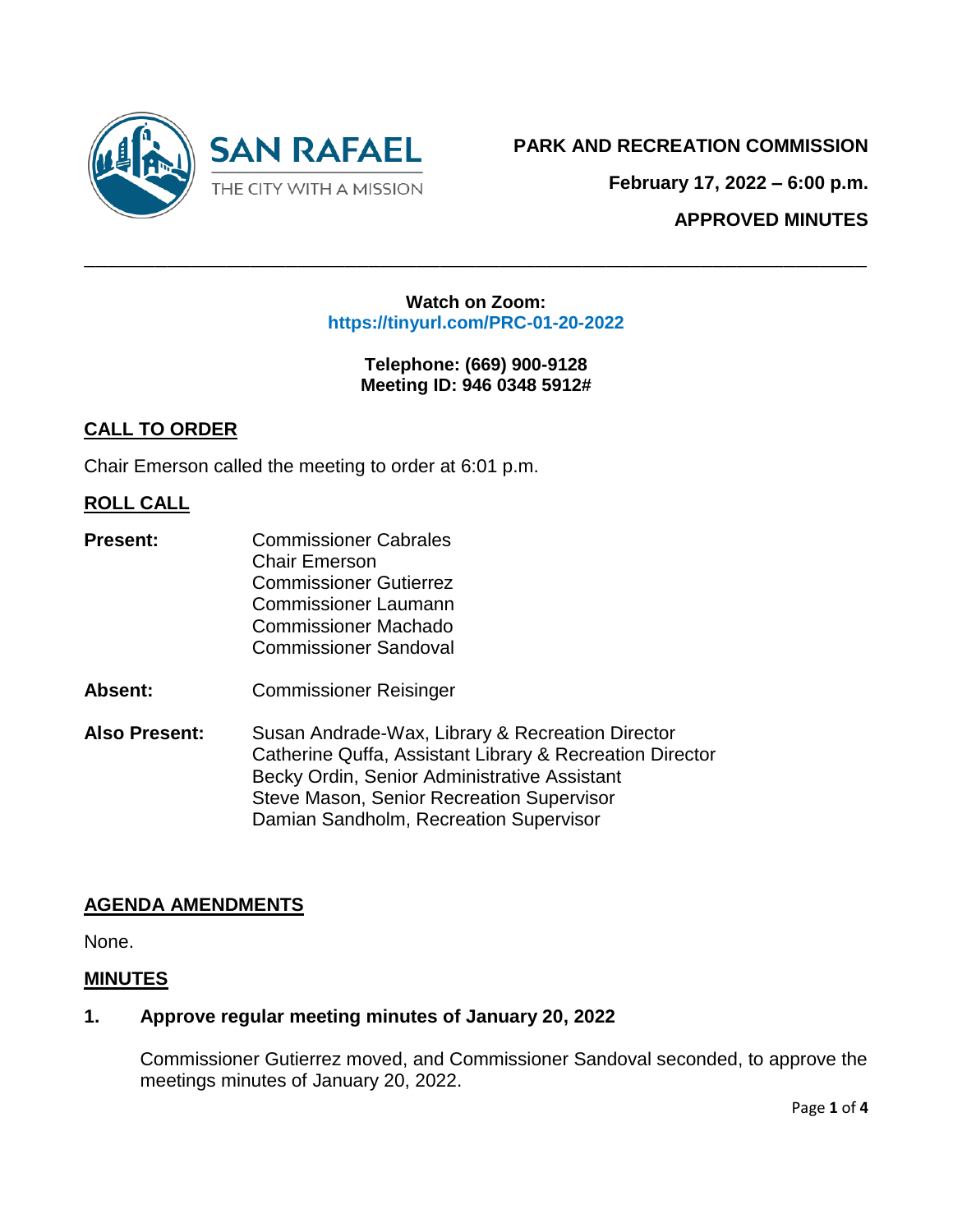AYES: Commissioners: Cabrales, Emerson, Gutierrez, Laumann, Machado, **Sandoval** NOES: Commissioners: None ABSENT: Commissioners: Reisinger ABSTAINED: Commissioners: None

*Minutes approved as submitted.*

### **MEETING OPEN TO THE PUBLIC**

**2. Public Comment from the audience regarding items not listed on the agenda**

None

### **MATTERS BEFORE THE COMMISSION**

If necessary, to assure completion of the following items, the Chairperson may establish time limits for the presentations by individual speakers.

#### **3. 2021 Annual San Rafael Community Center and Albert Park Program Report**

Steve Mason, Senior Recreation Supervisor introduced Damian Sandholm, Recreation Supervisor, who presented the 2021 Annual San Rafael Community Center and Albert Park Program Report.

Staff responded to questions from the Commission.

Public Comment: None

Commissioner Gutierrez moved, and Commissioner Machado seconded to accept the 2021 Annual San Rafael Community Center and Albert Park Program Report.

| AYES:   | Commissioners: Cabrales, Emerson, Gutierrez, Laumann, Machado, |
|---------|----------------------------------------------------------------|
|         | Sandoval                                                       |
| NOES:   | <b>Commissioners: None</b>                                     |
| ABSENT: | <b>Commissioners: Reisinger</b>                                |
|         | <b>ABSTAINED: Commissioners: None</b>                          |

*Motion approved to accept the 2021 Annual San Rafael Community Center and Albert Park Program Report.*

### **COMMISSION REPORTS AND COMMENTS**

**4. Other brief reports on any meetings, conferences, and/or seminars attended by the Commission members.**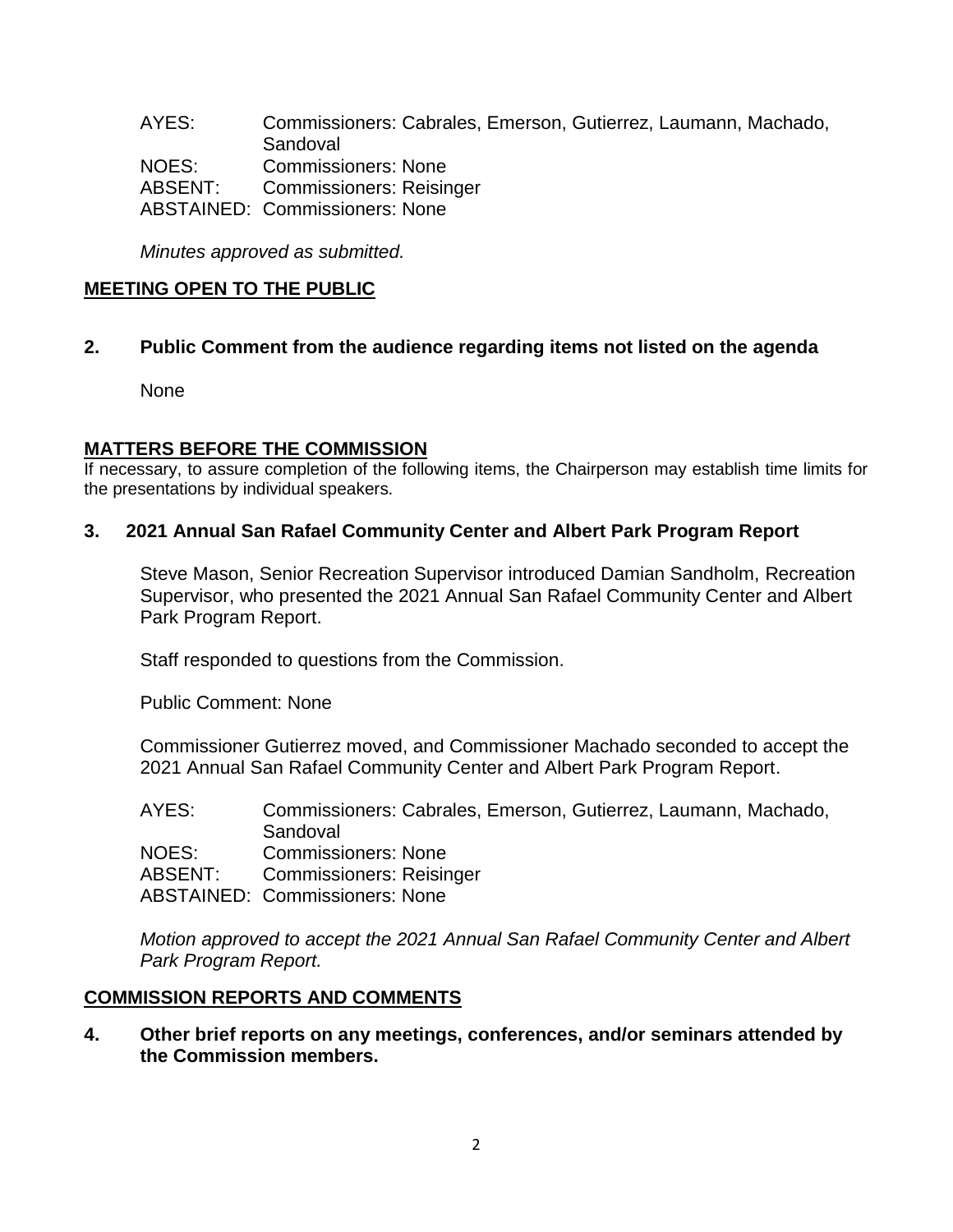Commissioner Gutierrez attended the Pickleweed Advisory Committee meeting on February 2, 2022. The Marin YMCA summer camp and the Canal Alliance/Marin Football Club co-sponsorship applications were presented under the new cosponsorship guidelines.

Commissioner Machado asked if there were plans to make the Pickleweed field project happen since the grant was declined. Ms. Quffa replied that we have applied for the Land and Water Conservation Fund grant, and we should hear if gets approved this Summer. Ms. Quffa also noted that the City of San Rafael is committed to this project and is continuing to look for promising opportunities for funding it.

Public Comment: None

# **STAFF COMMENTS**

# **5. Schedule of Upcoming Meetings and Events of Interest**

Ms. Quffa announced that we have officially started the Park and Recreation Master Plan. Three and a half days were spent with the consultants, the parks and facilities staff, and the recreation staff touring all the recreation facilities and parks. They began assessing the current state and needs of the facilities and parks. On March 3<sup>rd</sup>, they will be launching the statically valid survey. They will be calling, texting and emailing specific residents to survey. Towards the end of March, the committee will be holding community meetings and launching a communitywide questionnaire. The first steering committee will be March 16<sup>th</sup>.

Ms. Quffa noted that the rentals were a little slow over the Winter and are now picking up. The City is following the state and county guidelines in regard to wearing masks. The guidelines have been more relaxed, and our facilities are no longer requiring vaccinated customer to wear masks, although it is strongly recommended. Nonvaccinated customers are still required to wear masks. All of youth programs will follow the school guidelines and will continue to be masked. Many of the senior exercise programs that were uncomfortable wearing masks will start back up again now that masks aren't required.

Ms. Quffa stated that the department is getting ready for Summer programming. The pools are doing a lot of hiring. The pool heater is currently broken, and the part is supposed to arrive Tuesday. This has been an issue at other pools as well. The Terra Linda Orcas are set to get back in the pool in March, so we are hoping it is fixed in time.

# **ADJOURNMENT**

Chair Emerson adjourned the meeting at 6:31 p.m.